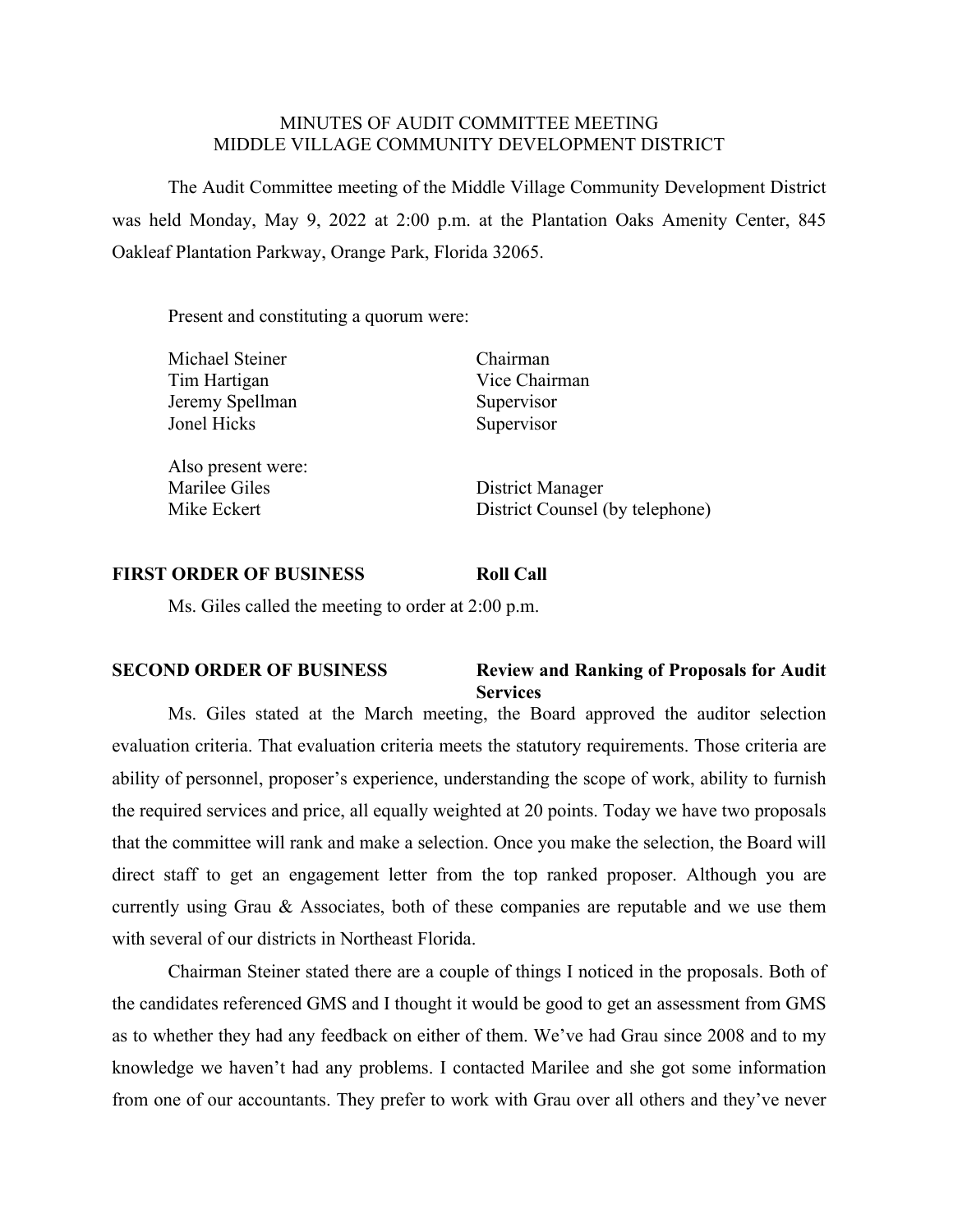had any problems with them. They've always turned in the audits on time, start working earlier, and it's easy to reach them if they have any questions. The other proposer basically failed to turn in audits on time because they were understaffed, it was almost impossible to reach them, and they do everything at the last minute. Based on that additional information, as far as the ability of personnel, I gave Grau 15 points and gave Berger Toombs 5 points. For experience, because we've had them since 2008, I gave the advantage to Grau with 15 points and 5 points to Berger Toombs. As far as understanding the scope of work, I chose to give each of them 10 points. Ability to furnish the required services, they have the ability to do that, so I gave them both 10 points. I gave 5 points to Grau for price. They are \$6,722 higher than Berger Toombs, but keep in mind this is a five-year contract, so you're looking at \$1,344 average increase for every year. Berger Toombs got 15 points for being priced lower. That comes out to 55 points total for Grau and 45 points total for Berger Toombs. This is just from my research on it. If you want some information about whether they're stressed or not, Grau has 15 employees assigned, Berger has 28. But then, if you look, Berger has around 900 accounts and Grau has 297. From that standpoint it looks like we have more people available to support. With the nature of today where there are high turnovers, and costs going up, I'd be concerned that we would get hung out because somebody is over extended.

Vice Chairman Hartigan stated I'm leaning towards Grau, especially if we have a good track record with them. After reading both of them I was swaying towards Berger, but with GMS's input, the fact that the second one did not provide audits in a timely fashion pretty much closes it for me. We can't afford to have a lack of attention to detail and submission on time. The price is slightly different, but quality of work is always well worth it. The increases I see over the next five years are fine. I'm in favor of going with Grau and retaining what we currently have.

Chairman Steiner asked so you're comfortable with the ranking?

Vice Chairman Hartigan responded I'm very comfortable. Actually, I'd probably raise Grau up by at least another five points.

Chairman Steiner asked where you would take that additional deduction?

Vice Chairman Hartigan responded the on-time reporting is the biggest for me. Your report is fine the way it is.

2